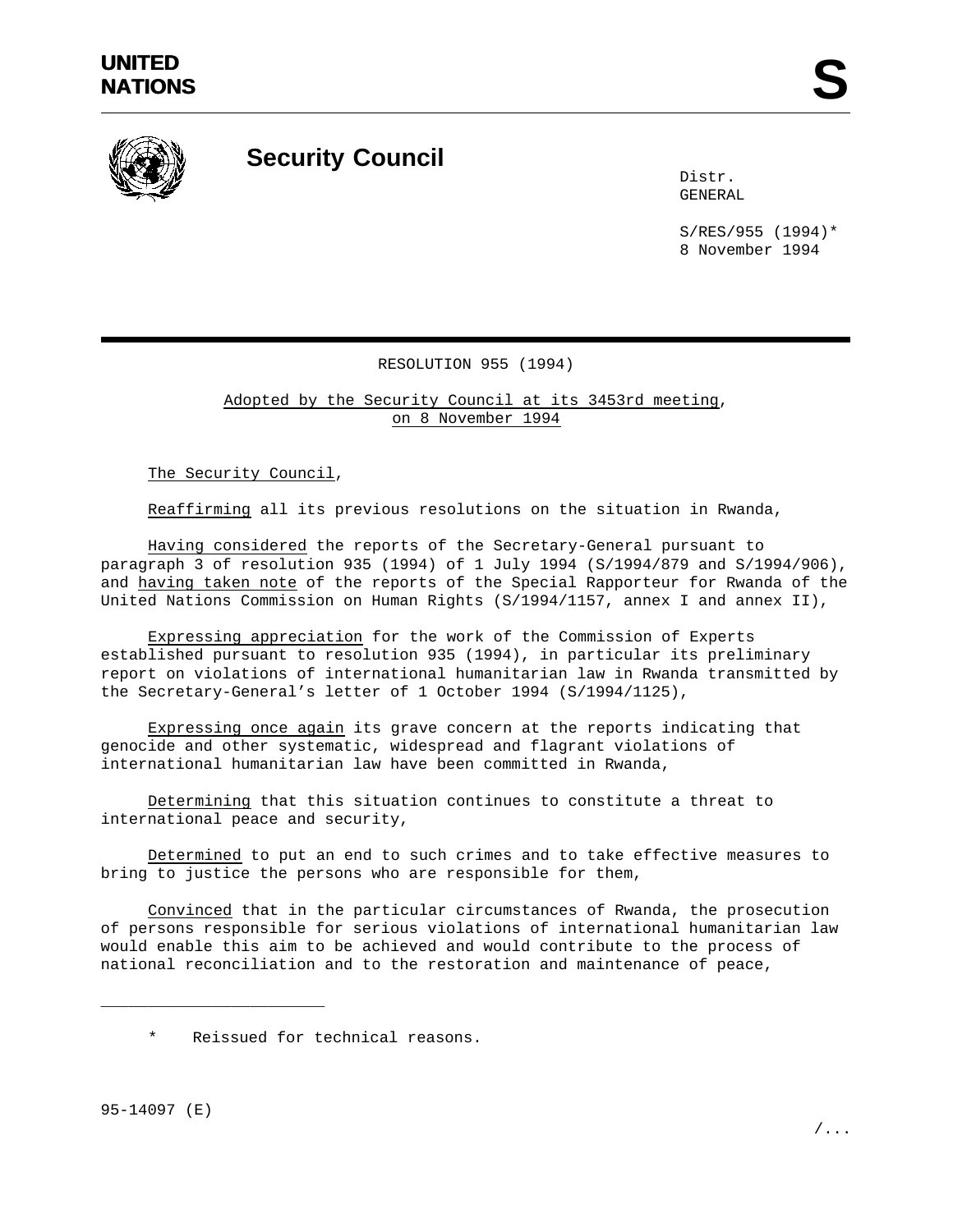Believing that the establishment of an international tribunal for the prosecution of persons responsible for genocide and the other above-mentioned violations of international humanitarian law will contribute to ensuring that such violations are halted and effectively redressed,

Stressing also the need for international cooperation to strengthen the courts and judicial system of Rwanda, having regard in particular to the necessity for those courts to deal with large numbers of suspects,

Considering that the Commission of Experts established pursuant to resolution 935 (1994) should continue on an urgent basis the collection of information relating to evidence of grave violations of international humanitarian law committed in the territory of Rwanda and should submit its final report to the Secretary-General by 30 November 1994,

Acting under Chapter VII of the Charter of the United Nations,

1. Decides hereby, having received the request of the Government of Rwanda (S/1994/1115), to establish an international tribunal for the sole purpose of prosecuting persons responsible for genocide and other serious violations of international humanitarian law committed in the territory of Rwanda and Rwandan citizens responsible for genocide and other such violations committed in the territory of neighbouring States, between 1 January 1994 and 31 December 1994 and to this end to adopt the Statute of the International Criminal Tribunal for Rwanda annexed hereto;

2. Decides that all States shall cooperate fully with the International Tribunal and its organs in accordance with the present resolution and the Statute of the International Tribunal and that consequently all States shall take any measures necessary under their domestic law to implement the provisions of the present resolution and the Statute, including the obligation of States to comply with requests for assistance or orders issued by a Trial Chamber under Article 28 of the Statute, and requests States to keep the Secretary-General informed of such measures;

3. Considers that the Government of Rwanda should be notified prior to the taking of decisions under articles 26 and 27 of the Statute;

4. Urges States and intergovernmental and non-governmental organizations to contribute funds, equipment and services to the International Tribunal, including the offer of expert personnel;

5. Requests the Secretary-General to implement this resolution urgently and in particular to make practical arrangements for the effective functioning of the International Tribunal, including recommendations to the Council as to possible locations for the seat of the International Tribunal at the earliest time and to report periodically to the Council;

6. Decides that the seat of the International Tribunal shall be determined by the Council having regard to considerations of justice and fairness as well as administrative efficiency, including access to witnesses, and economy, and subject to the conclusion of appropriate arrangements between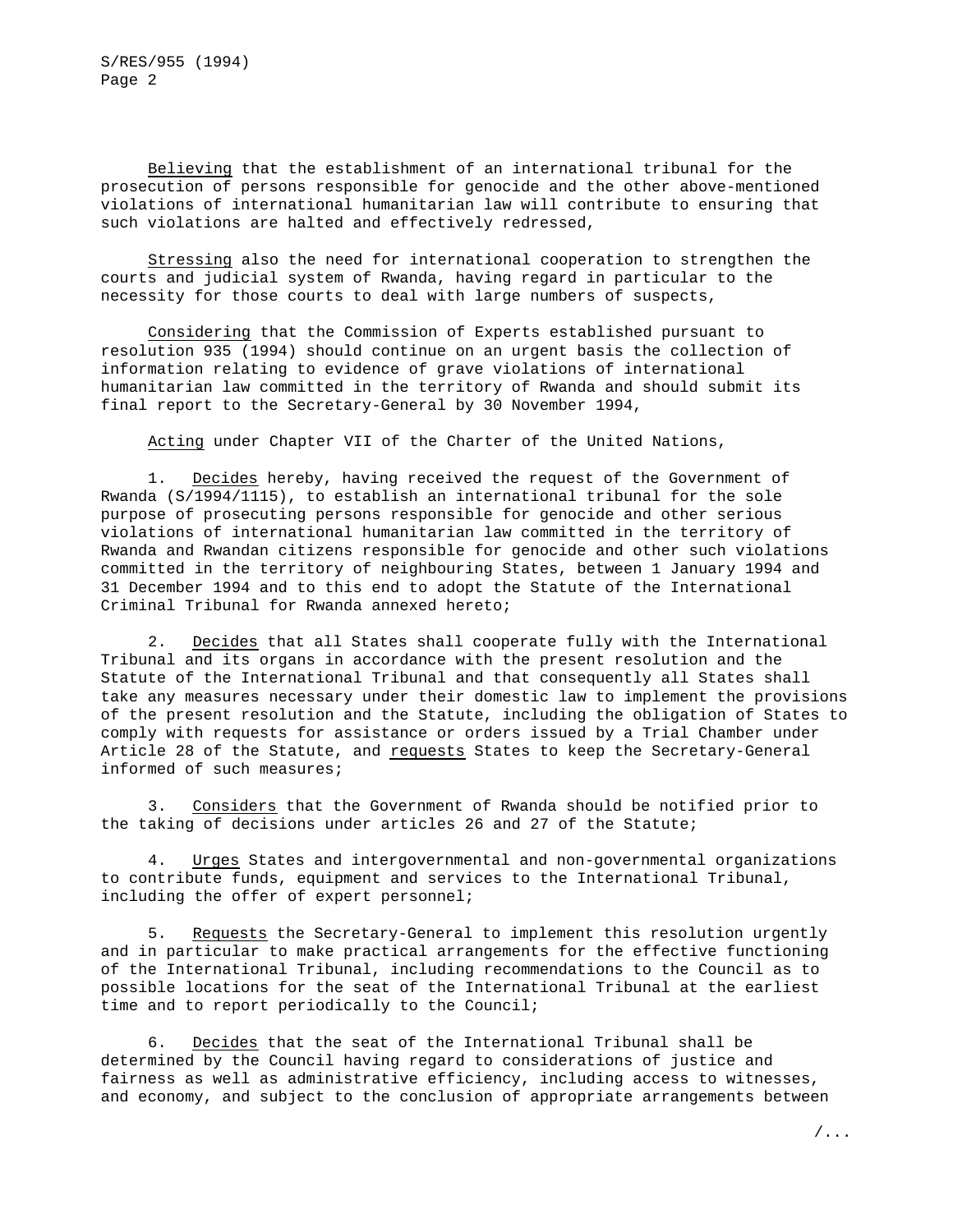the United Nations and the State of the seat, acceptable to the Council, having regard to the fact that the International Tribunal may meet away from its seat when it considers it necessary for the efficient exercise of its functions; and decides that an office will be established and proceedings will be conducted in Rwanda, where feasible and appropriate, subject to the conclusion of similar appropriate arrangements;

7. Decides to consider increasing the number of judges and Trial Chambers of the International Tribunal if it becomes necessary;

8. Decides to remain actively seized of the matter.

#### Annex

#### Statute of the International Tribunal for Rwanda

Having been established by the Security Council acting under Chapter VII of the Charter of the United Nations, the International Criminal Tribunal for the Prosecution of Persons Responsible for Genocide and Other Serious Violations of International Humanitarian Law Committed in the Territory of Rwanda and Rwandan citizens responsible for genocide and other such violations committed in the territory of neighbouring States, between 1 January 1994 and 31 December 1994 (hereinafter referred to as "the International Tribunal for Rwanda") shall function in accordance with the provisions of the present Statute.

## Article 1

## Competence of the International Tribunal for Rwanda

The International Tribunal for Rwanda shall have the power to prosecute persons responsible for serious violations of international humanitarian law committed in the territory of Rwanda and Rwandan citizens responsible for such violations committed in the territory of neighbouring States, between 1 January 1994 and 31 December 1994, in accordance with the provisions of the present Statute.

#### Article 2

#### Genocide

1. The International Tribunal for Rwanda shall have the power to prosecute persons committing genocide as defined in paragraph 2 of this article or of committing any of the other acts enumerated in paragraph 3 of this article.

2. Genocide means any of the following acts committed with intent to destroy, in whole or in part, a national, ethnical, racial or religious group, as such: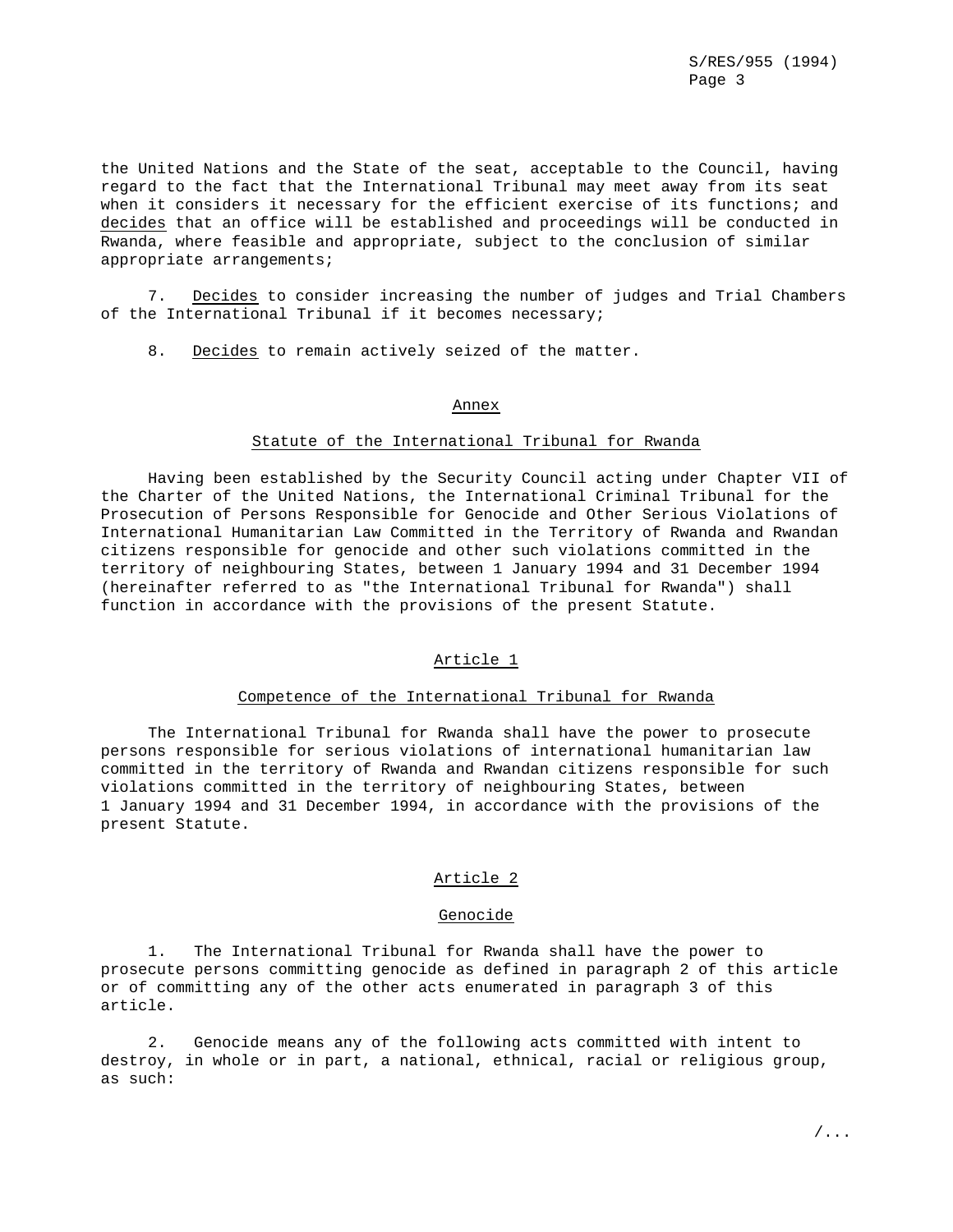- (a) Killing members of the group;
- (b) Causing serious bodily or mental harm to members of the group;

(c) Deliberately inflicting on the group conditions of life calculated to bring about its physical destruction in whole or in part;

- (d) Imposing measures intended to prevent births within the group;
- (e) Forcibly transferring children of the group to another group.
- 3. The following acts shall be punishable:
- (a) Genocide;
- (b) Conspiracy to commit genocide;
- (c) Direct and public incitement to commit genocide;
- (d) Attempt to commit genocide;
- (e) Complicity in genocide.

## Article 3

## Crimes against humanity

The International Tribunal for Rwanda shall have the power to prosecute persons responsible for the following crimes when committed as part of a widespread or systematic attack against any civilian population on national, political, ethnic, racial or religious grounds:

- (a) Murder;
- (b) Extermination;
- (c) Enslavement;
- (d) Deportation;
- (e) Imprisonment;
- (f) Torture;
- (g) Rape;
- (h) Persecutions on political, racial and religious grounds;
- (i) Other inhumane acts.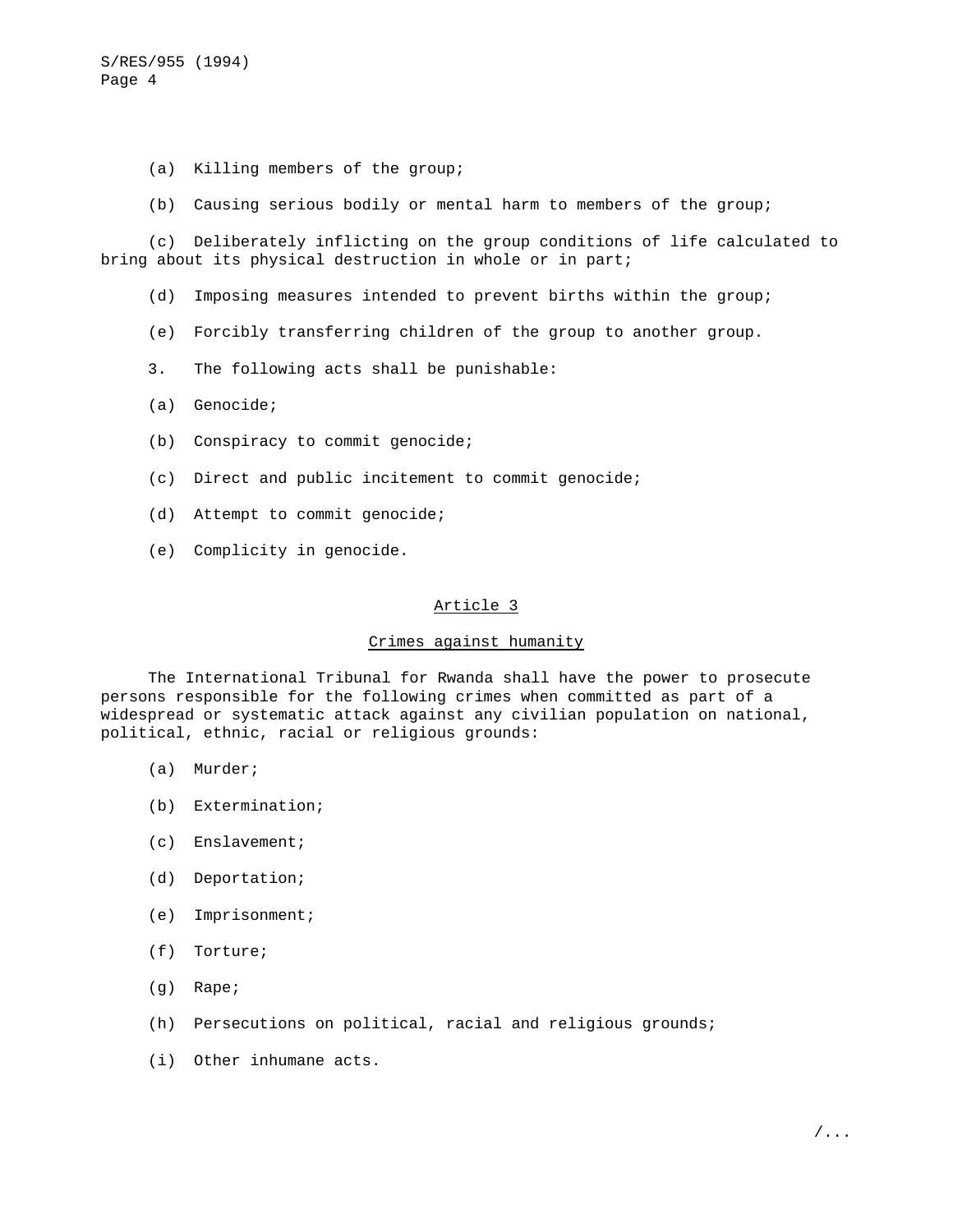## Article 4

## Violations of Article 3 common to the Geneva Conventions and of Additional Protocol II

The International Tribunal for Rwanda shall have the power to prosecute persons committing or ordering to be committed serious violations of Article 3 common to the Geneva Conventions of 12 August 1949 for the Protection of War Victims, and of Additional Protocol II thereto of 8 June 1977. These violations shall include, but shall not be limited to:

(a) Violence to life, health and physical or mental well-being of persons, in particular murder as well as cruel treatment such as torture, mutilation or any form of corporal punishment;

- (b) Collective punishments;
- (c) Taking of hostages;
- (d) Acts of terrorism;

(e) Outrages upon personal dignity, in particular humiliating and degrading treatment, rape, enforced prostitution and any form of indecent assault;

(f) Pillage;

(g) The passing of sentences and the carrying out of executions without previous judgement pronounced by a regularly constituted court, affording all the judicial guarantees which are recognized as indispensable by civilized peoples;

(h) Threats to commit any of the foregoing acts.

# Article 5

# Personal jurisdiction

The International Tribunal for Rwanda shall have jurisdiction over natural persons pursuant to the provisions of the present Statute.

#### Article 6

#### Individual criminal responsibility

1. A person who planned, instigated, ordered, committed or otherwise aided and abetted in the planning, preparation or execution of a crime referred to in articles 2 to 4 of the present Statute, shall be individually responsible for the crime.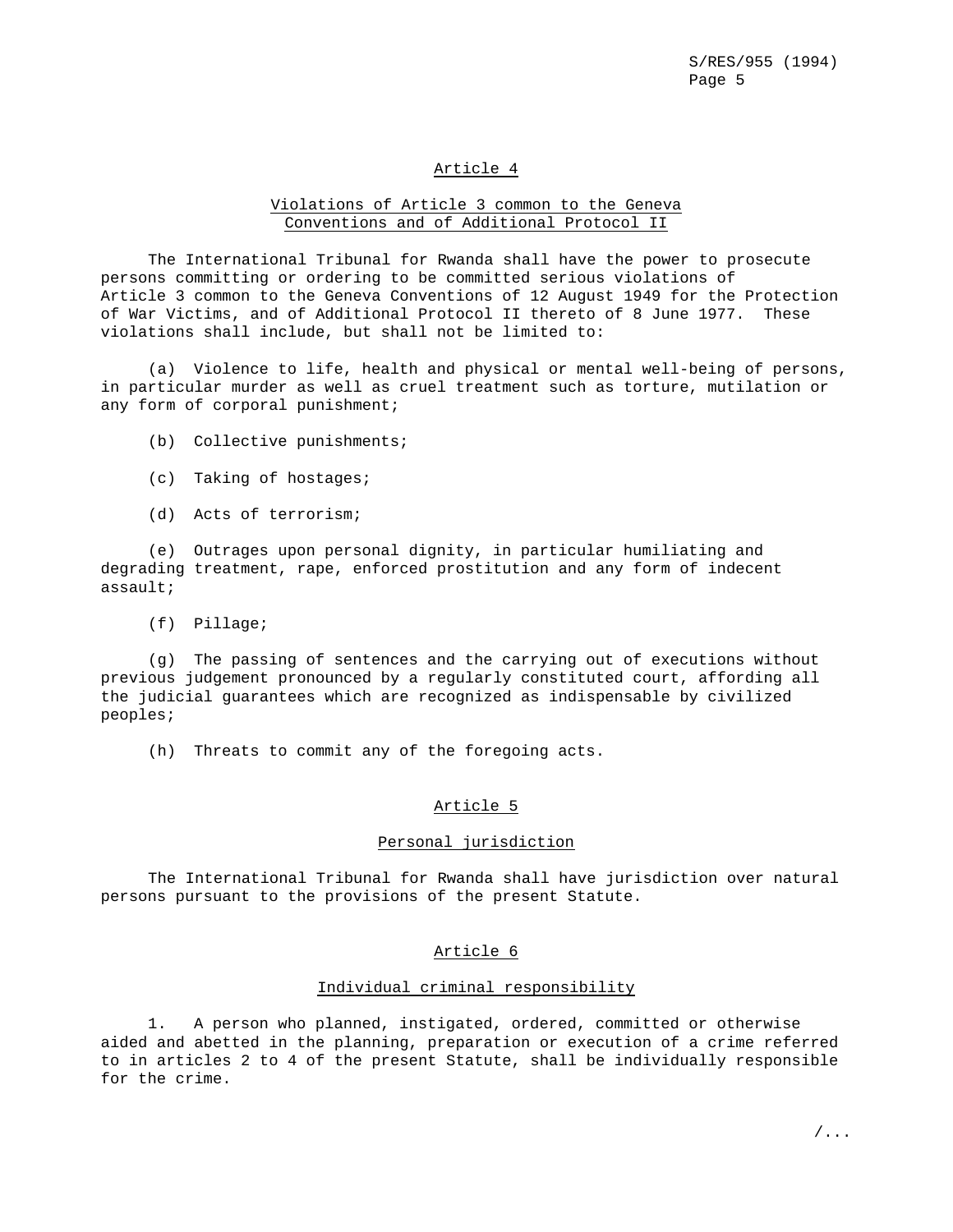2. The official position of any accused person, whether as Head of State or Government or as a responsible Government official, shall not relieve such person of criminal responsibility nor mitigate punishment.

3. The fact that any of the acts referred to in articles 2 to 4 of the present Statute was committed by a subordinate does not relieve his or her superior of criminal responsibility if he or she knew or had reason to know that the subordinate was about to commit such acts or had done so and the superior failed to take the necessary and reasonable measures to prevent such acts or to punish the perpetrators thereof.

4. The fact that an accused person acted pursuant to an order of a Government or of a superior shall not relieve him or her of criminal responsibility, but may be considered in mitigation of punishment if the International Tribunal for Rwanda determines that justice so requires.

## Article 7

# Territorial and temporal jurisdiction

The territorial jurisdiction of the International Tribunal for Rwanda shall extend to the territory of Rwanda including its land surface and airspace as well as to the territory of neighbouring States in respect of serious violations of international humanitarian law committed by Rwandan citizens. The temporal jurisdiction of the International Tribunal for Rwanda shall extend to a period beginning on 1 January 1994 and ending on 31 December 1994.

## Article 8

#### Concurrent jurisdiction

1. The International Tribunal for Rwanda and national courts shall have concurrent jurisdiction to prosecute persons for serious violations of international humanitarian law committed in the territory of Rwanda and Rwandan citizens for such violations committed in the territory of neighbouring States, between 1 January 1994 and 31 December 1994.

2. The International Tribunal for Rwanda shall have primacy over the national courts of all States. At any stage of the procedure, the International Tribunal for Rwanda may formally request national courts to defer to its competence in accordance with the present Statute and the Rules of Procedure and Evidence of the International Tribunal for Rwanda.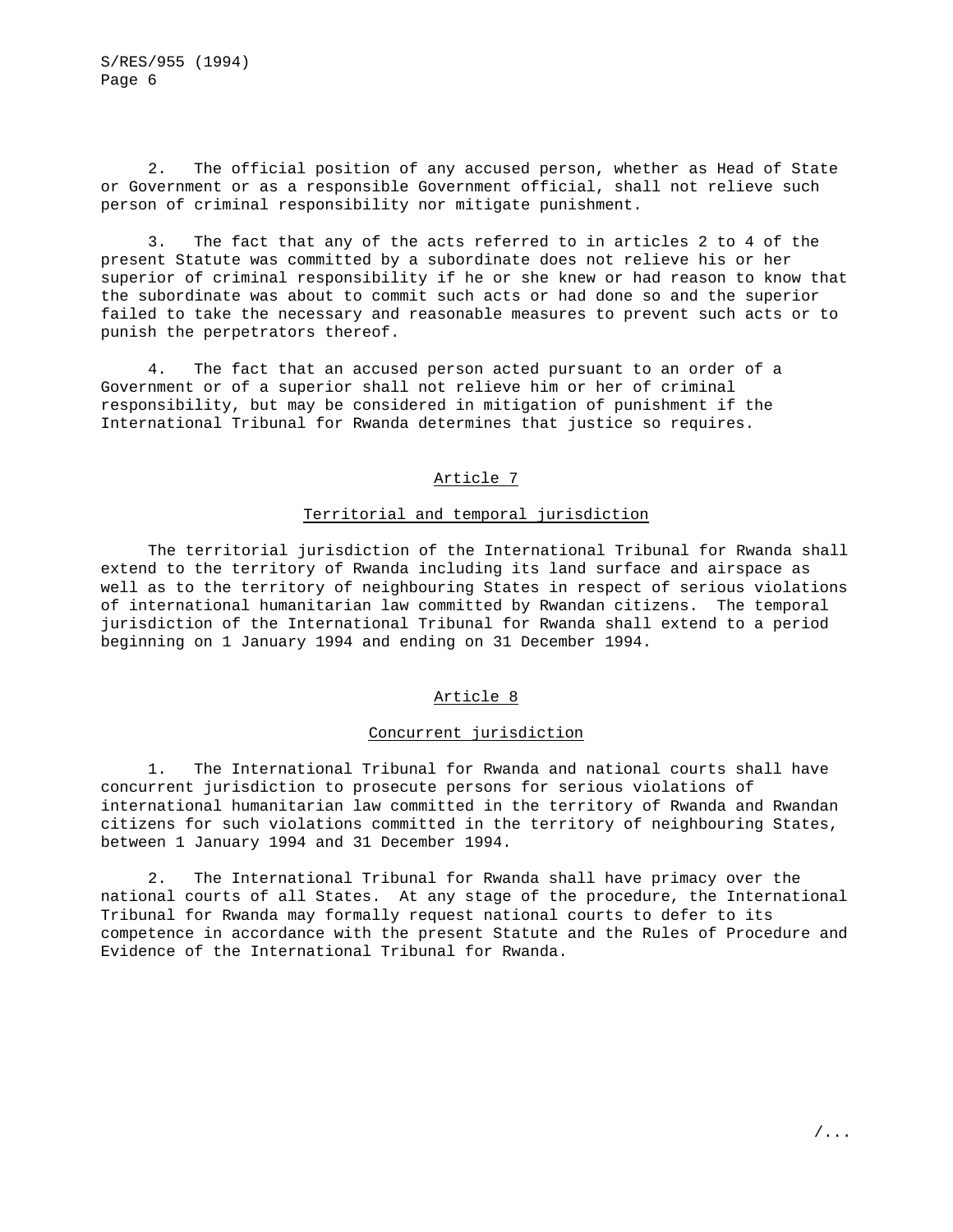#### Article 9

# Non bis in idem

1. No person shall be tried before a national court for acts constituting serious violations of international humanitarian law under the present Statute, for which he or she has already been tried by the International Tribunal for Rwanda.

2. A person who has been tried by a national court for acts constituting serious violations of international humanitarian law may be subsequently tried by the International Tribunal for Rwanda only if:

(a) The act for which he or she was tried was characterized as an ordinary crime; or

(b) The national court proceedings were not impartial or independent, were designed to shield the accused from international criminal responsibility, or the case was not diligently prosecuted.

3. In considering the penalty to be imposed on a person convicted of a crime under the present Statute, the International Tribunal for Rwanda shall take into account the extent to which any penalty imposed by a national court on the same person for the same act has already been served.

## Article 10

#### Organization of the International Tribunal for Rwanda

The International Tribunal for Rwanda shall consist of the following organs:

- (a) The Chambers, comprising two Trial Chambers and an Appeals Chamber;
- (b) The Prosecutor; and
- (c) A Registry.

#### Article 11

## Composition of the Chambers

The Chambers shall be composed of eleven independent judges, no two of whom may be nationals of the same State, who shall serve as follows:

- (a) Three judges shall serve in each of the Trial Chambers;
- (b) Five judges shall serve in the Appeals Chamber.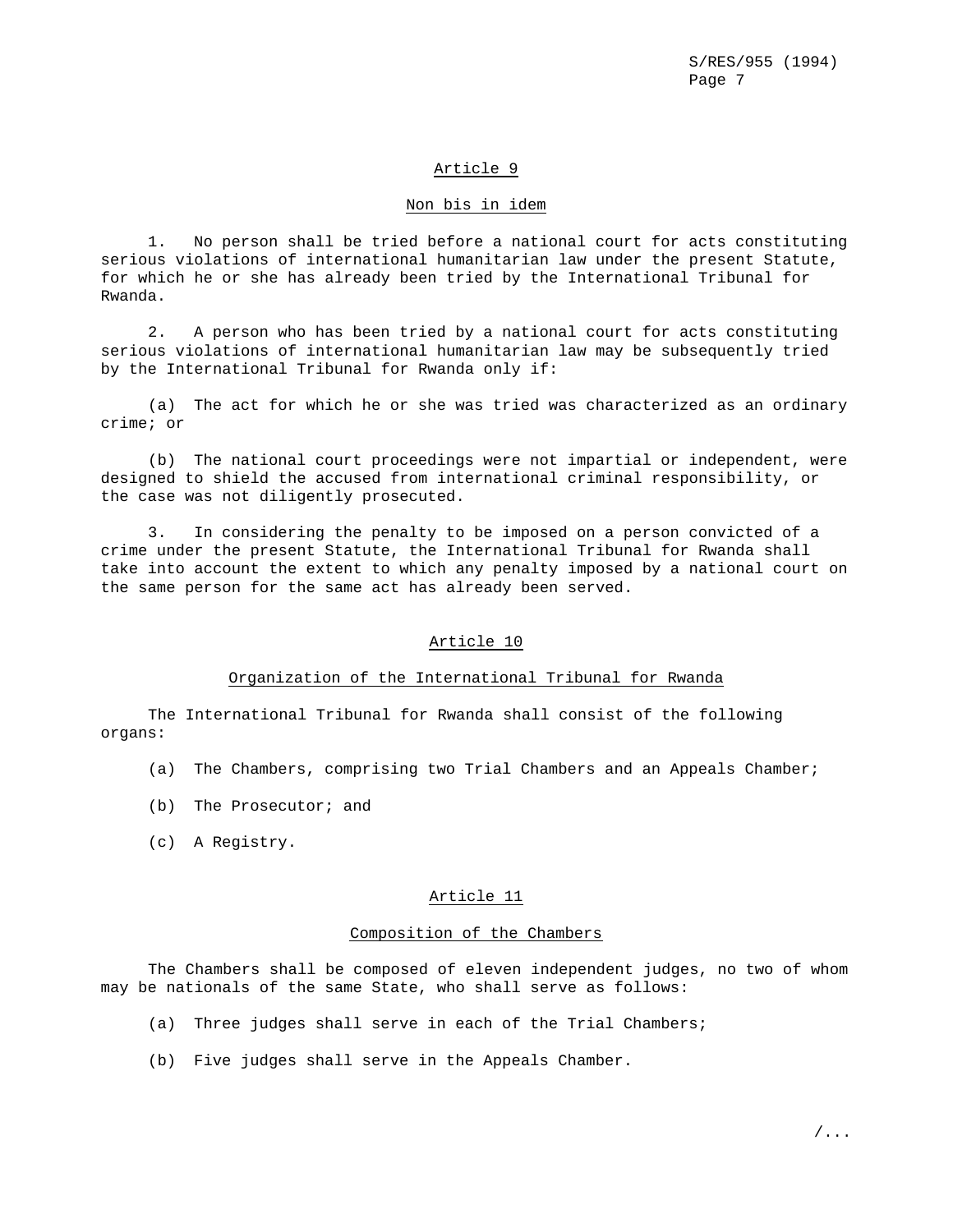## Article 12

# Qualification and election of judges

1. The judges shall be persons of high moral character, impartiality and integrity who possess the qualifications required in their respective countries for appointment to the highest judicial offices. In the overall composition of the Chambers due account shall be taken of the experience of the judges in criminal law, international law, including international humanitarian law and human rights law.

2. The members of the Appeals Chamber of the International Tribunal for the Prosecution of Persons Responsible for Serious Violations of International Humanitarian Law Committed in the Territory of the Former Yugoslavia since 1991 (hereinafter referred to as "the International Tribunal for the Former Yugoslavia") shall also serve as the members of the Appeals Chamber of the International Tribunal for Rwanda.

3. The judges of the Trial Chambers of the International Tribunal for Rwanda shall be elected by the General Assembly from a list submitted by the Security Council, in the following manner:

(a) The Secretary-General shall invite nominations for judges of the Trial Chambers from States Members of the United Nations and non-member States maintaining permanent observer missions at United Nations Headquarters;

(b) Within thirty days of the date of the invitation of the Secretary-General, each State may nominate up to two candidates meeting the qualifications set out in paragraph 1 above, no two of whom shall be of the same nationality and neither of whom shall be of the same nationality as any judge on the Appeals Chamber;

(c) The Secretary-General shall forward the nominations received to the Security Council. From the nominations received the Security Council shall establish a list of not less than twelve and not more than eighteen candidates, taking due account of adequate representation on the International Tribunal for Rwanda of the principal legal systems of the world;

(d) The President of the Security Council shall transmit the list of candidates to the President of the General Assembly. From that list the General Assembly shall elect the six judges of the Trial Chambers. The candidates who receive an absolute majority of the votes of the States Members of the United Nations and of the non-Member States maintaining permanent observer missions at United Nations Headquarters, shall be declared elected. Should two candidates of the same nationality obtain the required majority vote, the one who received the higher number of votes shall be considered elected.

4. In the event of a vacancy in the Trial Chambers, after consultation with the Presidents of the Security Council and of the General Assembly, the Secretary-General shall appoint a person meeting the qualifications of paragraph 1 above, for the remainder of the term of office concerned.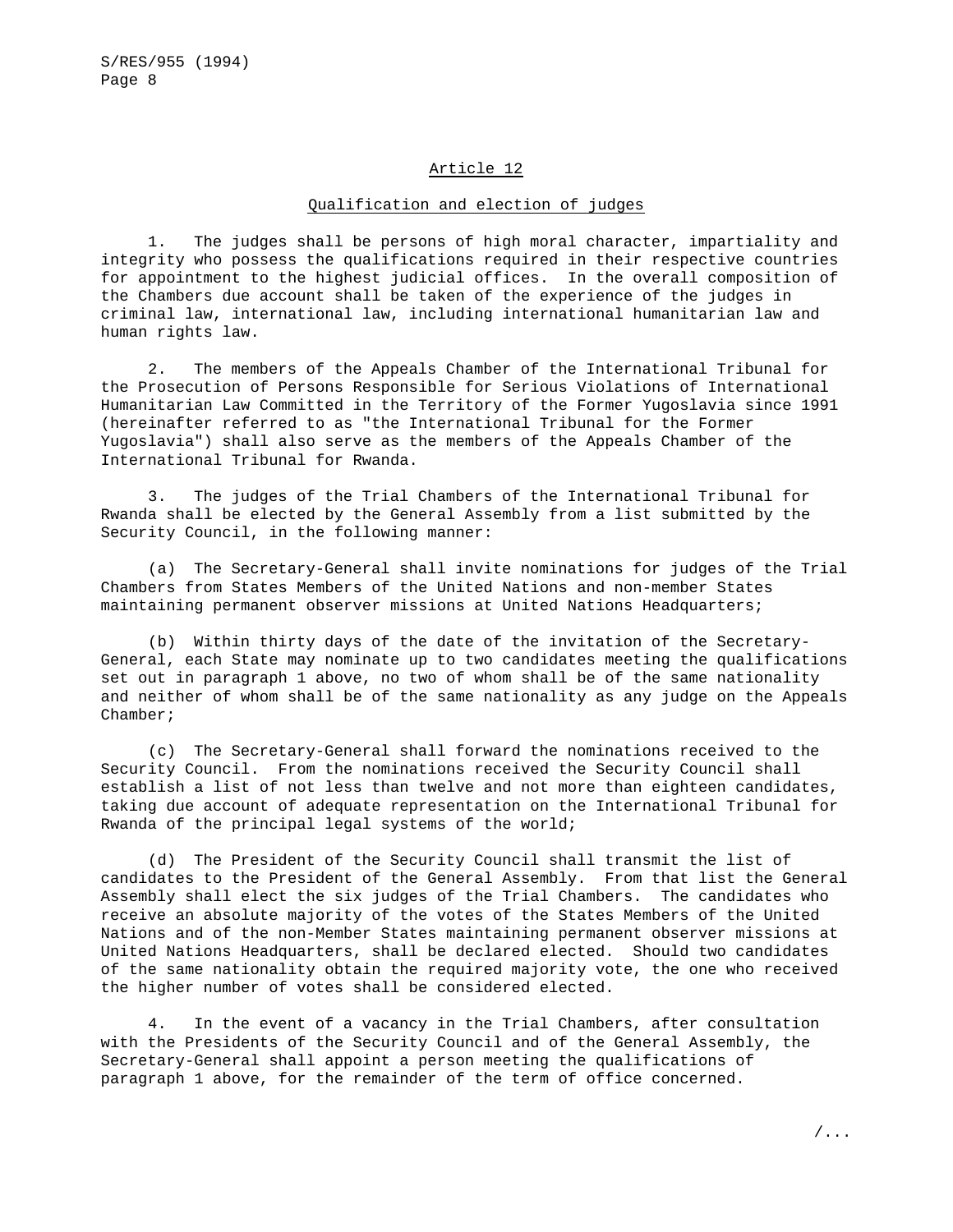5. The judges of the Trial Chambers shall be elected for a term of four years. The terms and conditions of service shall be those of the judges of the International Tribunal for the Former Yugoslavia. They shall be eligible for re-election.

#### Article 13

#### Officers and members of the Chambers

1. The judges of the International Tribunal for Rwanda shall elect a President.

2. After consultation with the judges of the International Tribunal for Rwanda, the President shall assign the judges to the Trial Chambers. A judge shall serve only in the Chamber to which he or she was assigned.

3. The judges of each Trial Chamber shall elect a Presiding Judge, who shall conduct all of the proceedings of that Trial Chamber as a whole.

## Article 14

## Rules of procedure and evidence

The judges of the International Tribunal for Rwanda shall adopt, for the purpose of proceedings before the International Tribunal for Rwanda, the rules of procedure and evidence for the conduct of the pre-trial phase of the proceedings, trials and appeals, the admission of evidence, the protection of victims and witnesses and other appropriate matters of the International Tribunal for the Former Yugoslavia with such changes as they deem necessary.

## Article 15

## The Prosecutor

1. The Prosecutor shall be responsible for the investigation and prosecution of persons responsible for serious violations of international humanitarian law committed in the territory of Rwanda and Rwandan citizens responsible for such violations committed in the territory of neighbouring States, between 1 January 1994 and 31 December 1994.

2. The Prosecutor shall act independently as a separate organ of the International Tribunal for Rwanda. He or she shall not seek or receive instructions from any Government or from any other source.

3. The Prosecutor of the International Tribunal for the Former Yugoslavia shall also serve as the Prosecutor of the International Tribunal for Rwanda. He or she shall have additional staff, including an additional Deputy Prosecutor, to assist with prosecutions before the International Tribunal for Rwanda. Such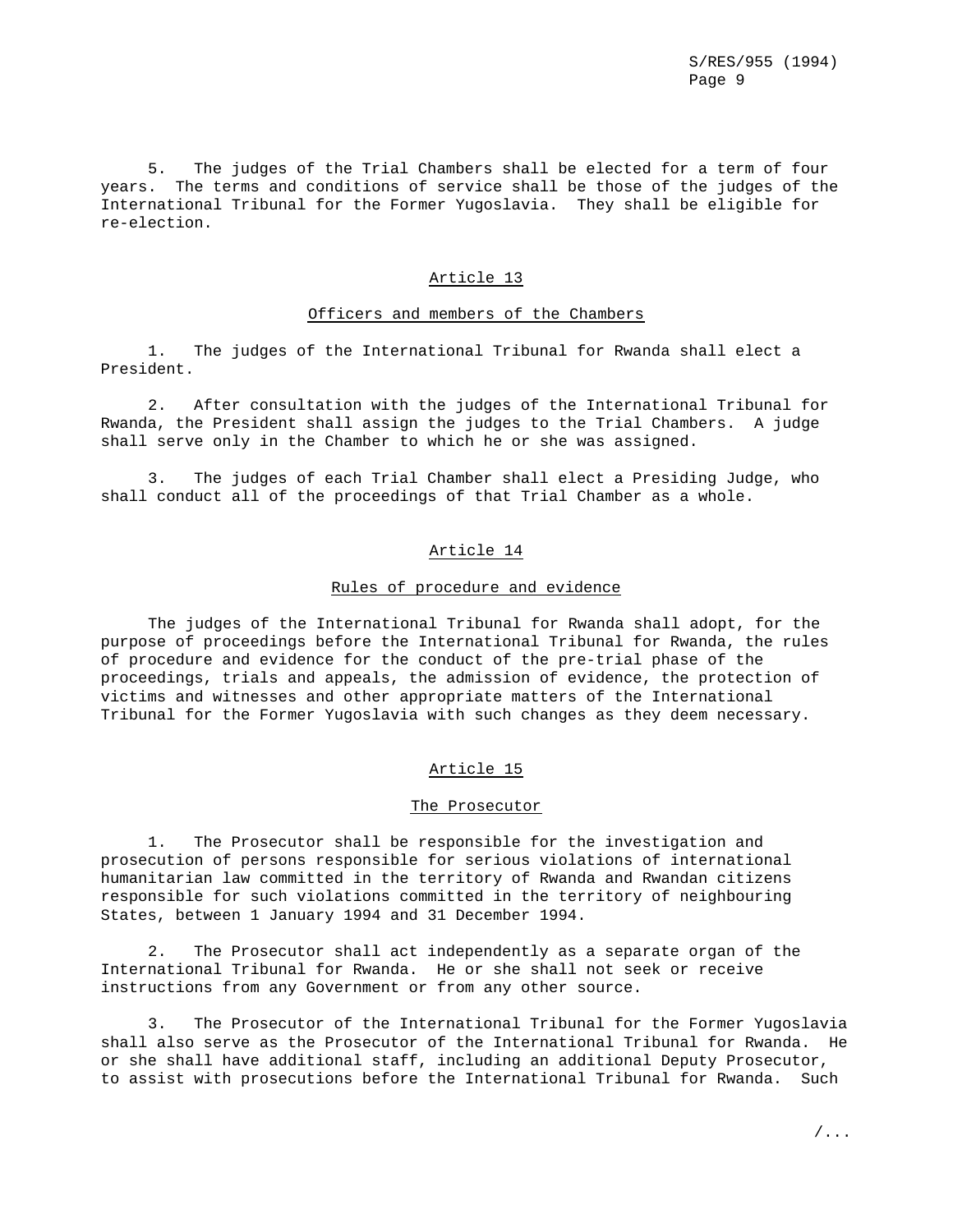staff shall be appointed by the Secretary-General on the recommendation of the Prosecutor.

## Article 16

#### The Registry

1. The Registry shall be responsible for the administration and servicing of the International Tribunal for Rwanda.

2. The Registry shall consist of a Registrar and such other staff as may be required.

3. The Registrar shall be appointed by the Secretary-General after consultation with the President of the International Tribunal for Rwanda. He or she shall serve for a four-year term and be eligible for reappointment. The terms and conditions of service of the Registrar shall be those of an Assistant Secretary-General of the United Nations.

4. The staff of the Registry shall be appointed by the Secretary-General on the recommendation of the Registrar.

#### Article 17

## Investigation and preparation of indictment

1. The Prosecutor shall initiate investigations ex-officio or on the basis of information obtained from any source, particularly from Governments, United Nations organs, intergovernmental and non-governmental organizations. The Prosecutor shall assess the information received or obtained and decide whether there is sufficient basis to proceed.

2. The Prosecutor shall have the power to question suspects, victims and witnesses, to collect evidence and to conduct on-site investigations. In carrying out these tasks, the Prosecutor may, as appropriate, seek the assistance of the State authorities concerned.

3. If questioned, the suspect shall be entitled to be assisted by counsel of his or her own choice, including the right to have legal assistance assigned to the suspect without payment by him or her in any such case if he or she does not have sufficient means to pay for it, as well as to necessary translation into and from a language he or she speaks and understands.

4. Upon a determination that a prima facie case exists, the Prosecutor shall prepare an indictment containing a concise statement of the facts and the crime or crimes with which the accused is charged under the Statute. The indictment shall be transmitted to a judge of the Trial Chamber.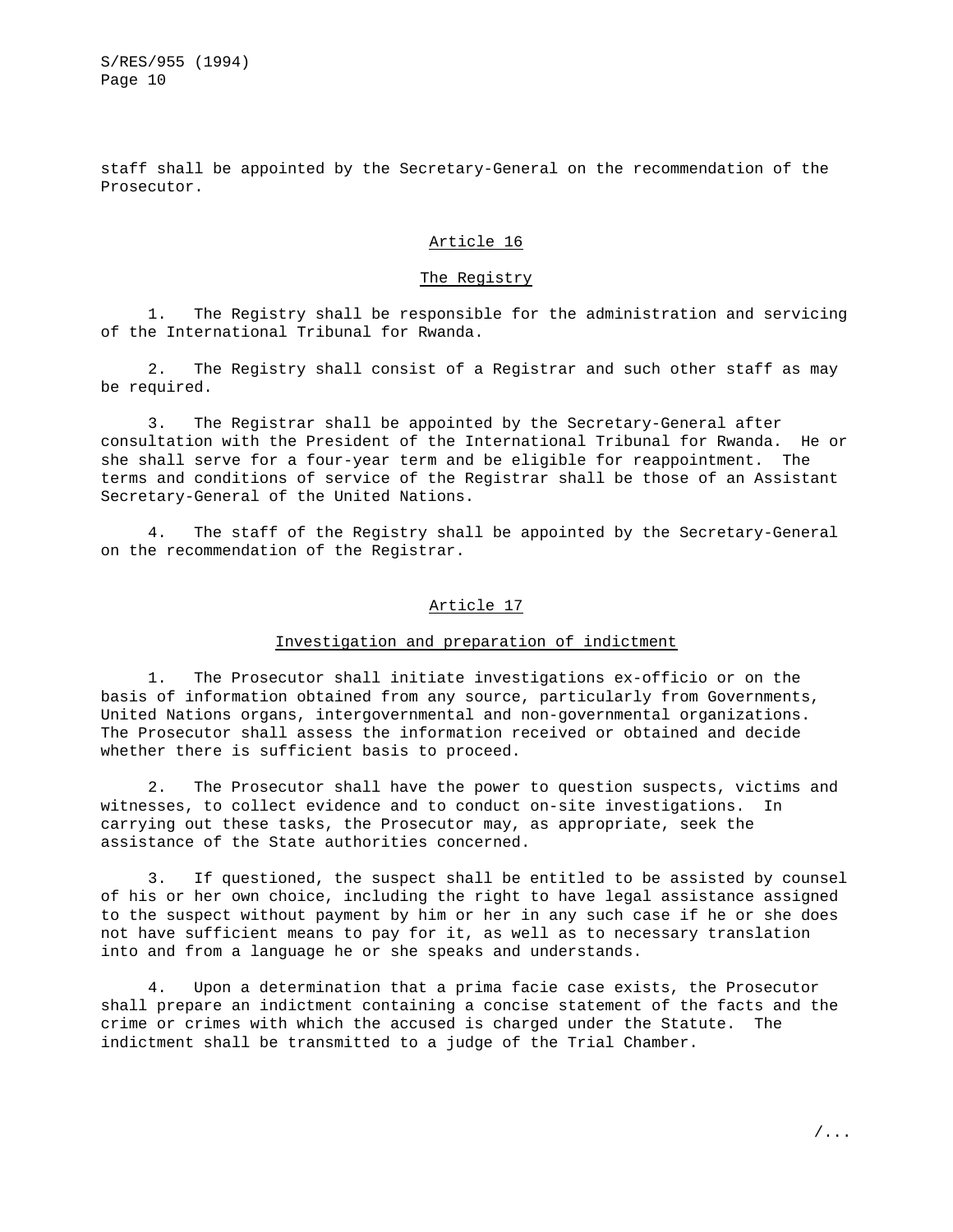## Article 18

# Review of the indictment

1. The judge of the Trial Chamber to whom the indictment has been transmitted shall review it. If satisfied that a prima facie case has been established by the Prosecutor, he or she shall confirm the indictment. If not so satisfied, the indictment shall be dismissed.

2. Upon confirmation of an indictment, the judge may, at the request of the Prosecutor, issue such orders and warrants for the arrest, detention, surrender or transfer of persons, and any other orders as may be required for the conduct of the trial.

#### Article 19

#### Commencement and conduct of trial proceedings

1. The Trial Chambers shall ensure that a trial is fair and expeditious and that proceedings are conducted in accordance with the rules of procedure and evidence, with full respect for the rights of the accused and due regard for the protection of victims and witnesses.

2. A person against whom an indictment has been confirmed shall, pursuant to an order or an arrest warrant of the International Tribunal for Rwanda, be taken into custody, immediately informed of the charges against him or her and transferred to the International Tribunal for Rwanda.

3. The Trial Chamber shall read the indictment, satisfy itself that the rights of the accused are respected, confirm that the accused understands the indictment, and instruct the accused to enter a plea. The Trial Chamber shall then set the date for trial.

4. The hearings shall be public unless the Trial Chamber decides to close the proceedings in accordance with its rules of procedure and evidence.

#### Article 20

## Rights of the accused

1. All persons shall be equal before the International Tribunal for Rwanda.

2. In the determination of charges against him or her, the accused shall be entitled to a fair and public hearing, subject to article 21 of the Statute.

3. The accused shall be presumed innocent until proved guilty according to the provisions of the present Statute.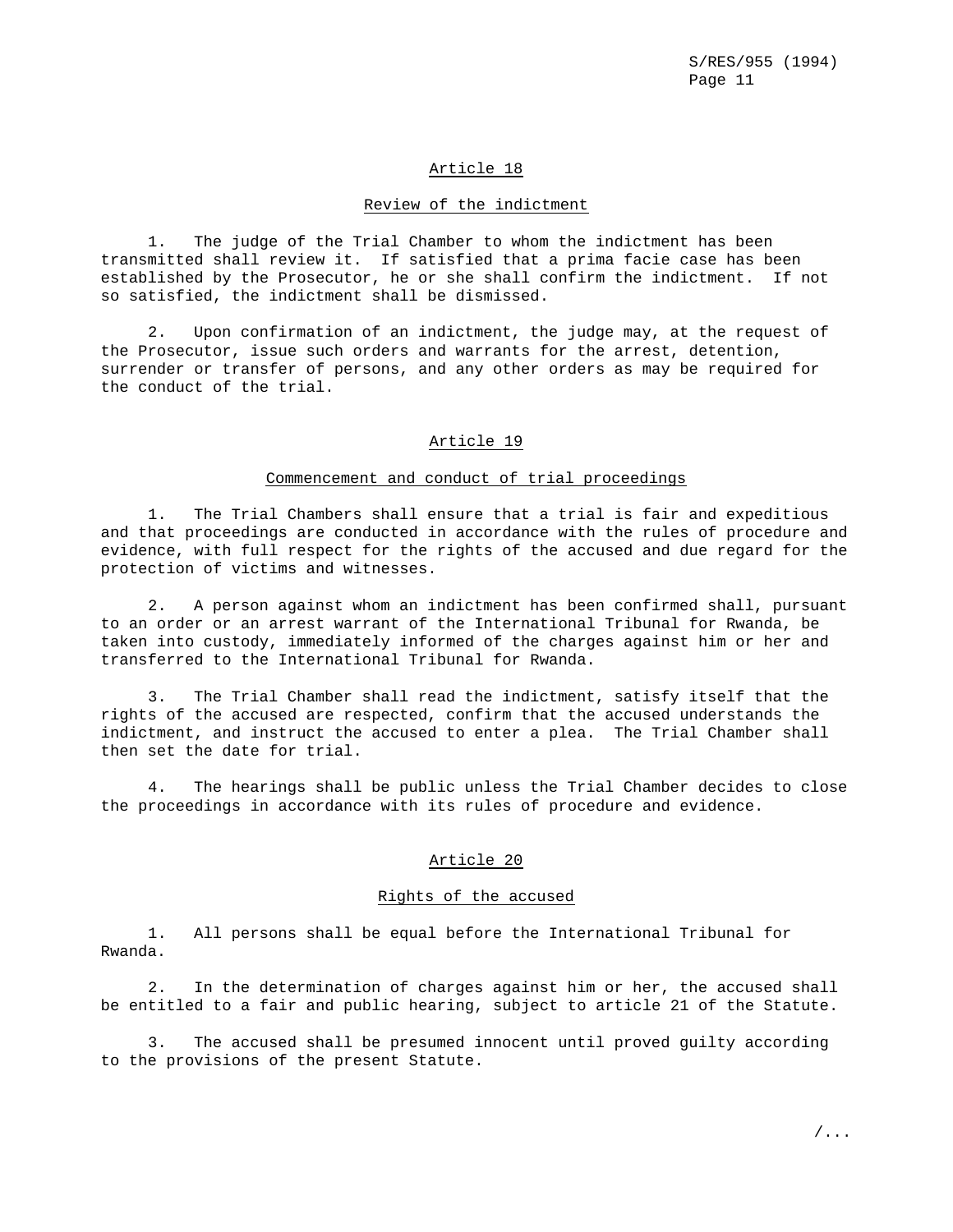4. In the determination of any charge against the accused pursuant to the present Statute, the accused shall be entitled to the following minimum guarantees, in full equality:

(a) To be informed promptly and in detail in a language which he or she understands of the nature and cause of the charge against him or her;

(b) To have adequate time and facilities for the preparation of his or her defence and to communicate with counsel of his or her own choosing;

(c) To be tried without undue delay;

(d) To be tried in his or her presence, and to defend himself or herself in person or through legal assistance of his or her own choosing; to be informed, if he or she does not have legal assistance, of this right; and to have legal assistance assigned to him or her, in any case where the interests of justice so require, and without payment by him or her in any such case if he or she does not have sufficient means to pay for it;

(e) To examine, or have examined, the witnesses against him or her and to obtain the attendance and examination of witnesses on his or her behalf under the same conditions as witnesses against him or her;

(f) To have the free assistance of an interpreter if he or she cannot understand or speak the language used in the International Tribunal for Rwanda;

(g) Not to be compelled to testify against himself or herself or to confess guilt.

## Article 21

## Protection of victims and witnesses

The International Tribunal for Rwanda shall provide in its rules of procedure and evidence for the protection of victims and witnesses. Such protection measures shall include, but shall not be limited to, the conduct of in camera proceedings and the protection of the victim's identity.

# Article 22

#### Judgement

1. The Trial Chambers shall pronounce judgements and impose sentences and penalties on persons convicted of serious violations of international humanitarian law.

2. The judgement shall be rendered by a majority of the judges of the Trial Chamber, and shall be delivered by the Trial Chamber in public. It shall be accompanied by a reasoned opinion in writing, to which separate or dissenting opinions may be appended.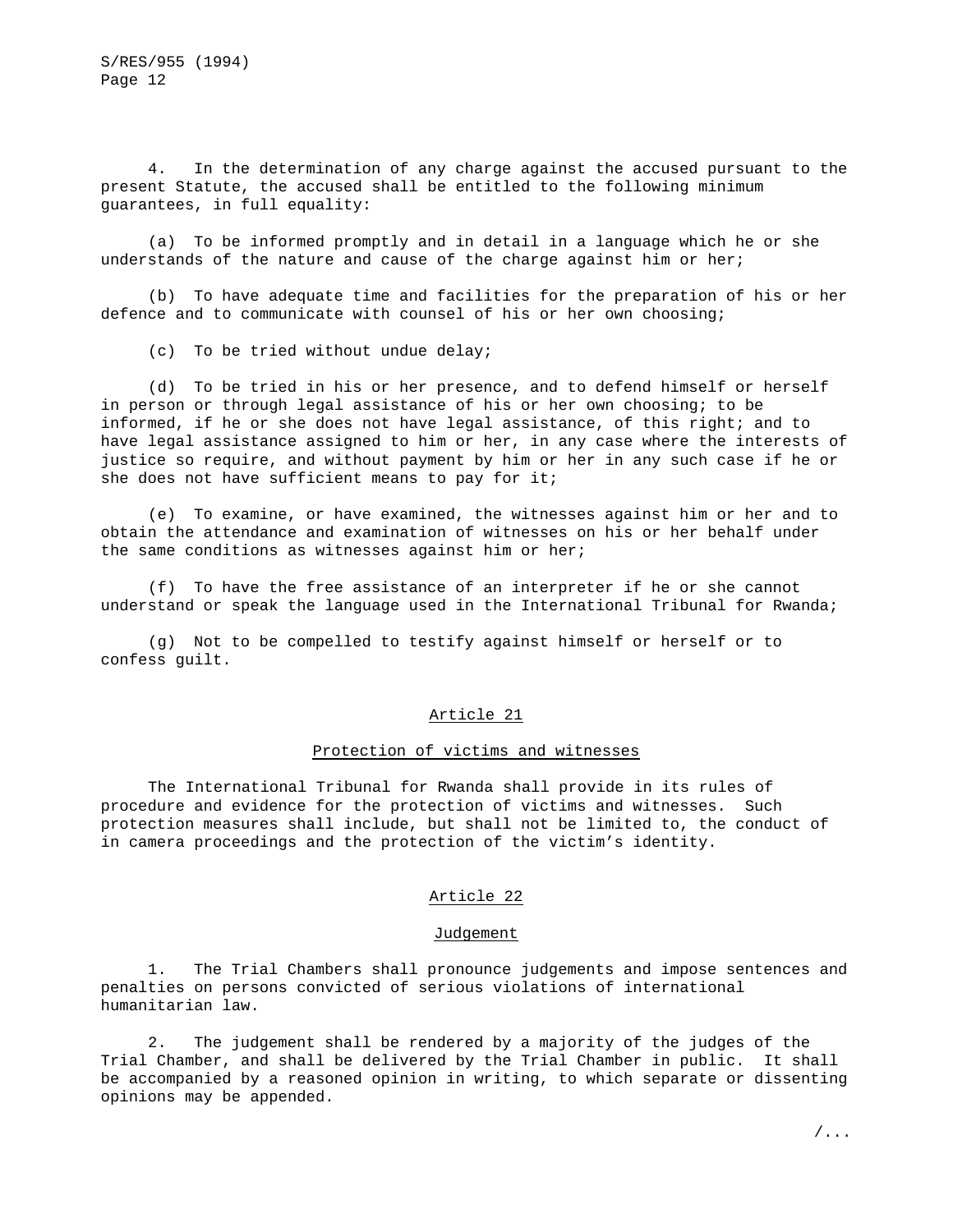## Article 23

## Penalties

1. The penalty imposed by the Trial Chamber shall be limited to imprisonment. In determining the terms of imprisonment, the Trial Chambers shall have recourse to the general practice regarding prison sentences in the courts of Rwanda.

2. In imposing the sentences, the Trial Chambers should take into account such factors as the gravity of the offence and the individual circumstances of the convicted person.

3. In addition to imprisonment, the Trial Chambers may order the return of any property and proceeds acquired by criminal conduct, including by means of duress, to their rightful owners.

## Article 24

#### Appellate proceedings

1. The Appeals Chamber shall hear appeals from persons convicted by the Trial Chambers or from the Prosecutor on the following grounds:

- (a) An error on a question of law invalidating the decision; or
- (b) An error of fact which has occasioned a miscarriage of justice.

2. The Appeals Chamber may affirm, reverse or revise the decisions taken by the Trial Chambers.

## Article 25

#### Review proceedings

Where a new fact has been discovered which was not known at the time of the proceedings before the Trial Chambers or the Appeals Chamber and which could have been a decisive factor in reaching the decision, the convicted person or the Prosecutor may submit to the International Tribunal for Rwanda an application for review of the judgement.

#### Article 26

#### Enforcement of sentences

Imprisonment shall be served in Rwanda or any of the States on a list of States which have indicated to the Security Council their willingness to accept convicted persons, as designated by the International Tribunal for Rwanda. Such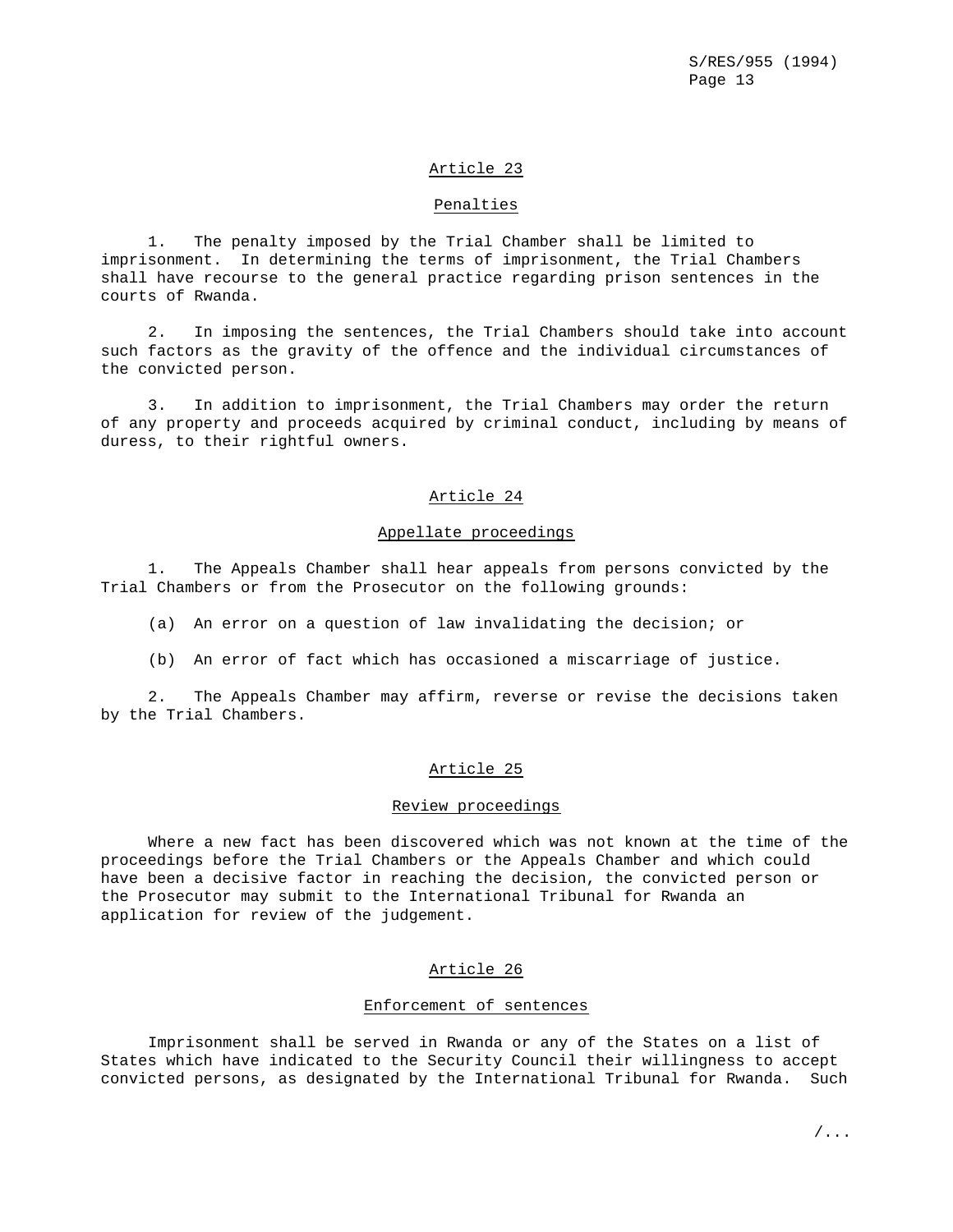imprisonment shall be in accordance with the applicable law of the State concerned, subject to the supervision of the International Tribunal for Rwanda.

#### Article 27

#### Pardon or commutation of sentences

If, pursuant to the applicable law of the State in which the convicted person is imprisoned, he or she is eligible for pardon or commutation of sentence, the State concerned shall notify the International Tribunal for Rwanda accordingly. There shall only be pardon or commutation of sentence if the President of the International Tribunal for Rwanda, in consultation with the judges, so decides on the basis of the interests of justice and the general principles of law.

#### Article 28

#### Cooperation and judicial assistance

1. States shall cooperate with the International Tribunal for Rwanda in the investigation and prosecution of persons accused of committing serious violations of international humanitarian law.

2. States shall comply without undue delay with any request for assistance or an order issued by a Trial Chamber, including, but not limited to:

- (a) The identification and location of persons;
- (b) The taking of testimony and the production of evidence;
- (c) The service of documents;
- (d) The arrest or detention of persons;

(e) The surrender or the transfer of the accused to the International Tribunal for Rwanda.

## Article 29

# The status, privileges and immunities of the International Tribunal for Rwanda

1. The Convention on the Privileges and Immunities of the United Nations of 13 February 1946 shall apply to the International Tribunal for Rwanda, the judges, the Prosecutor and his or her staff, and the Registrar and his or her staff.